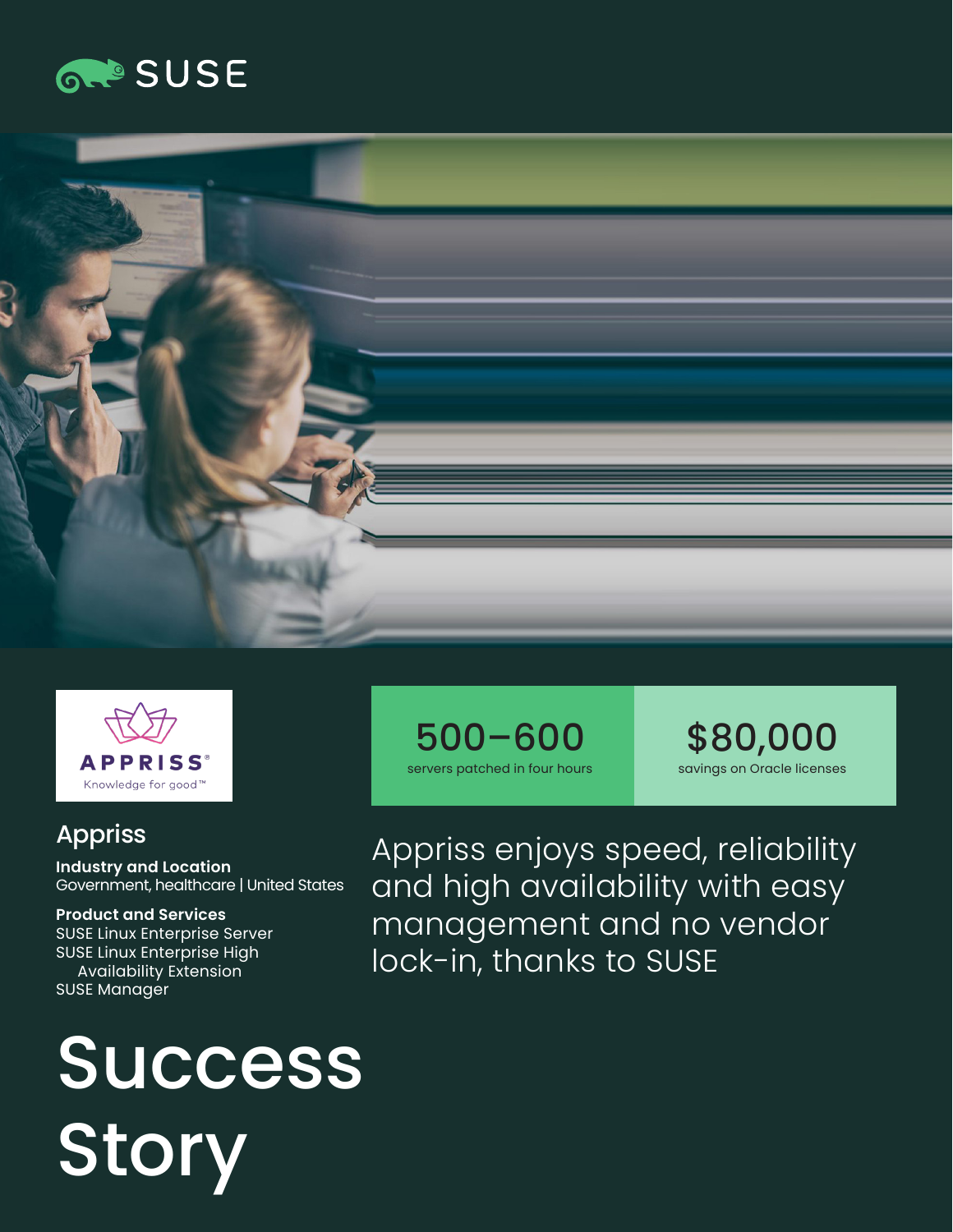## **RAPSUSE**

#### At-a-Glance

To meet users' demand for timely 24/7 year-round access to its huge nationwide databases of criminal records, pharmacy data, crash reports and more, Appriss solutions require an OS that is fast, highly available, flexible and secure. Twice, Appris has chosen SUSE® Linux Enterprise Server (SLES) for these qualities of service. Then as the number of its servers grew, Appriss adopted SUSE Manager to reduce patching time and minimize exposure to security vulnerabilities.

#### **Overview**

Partnering with public safety, health care and leading private and public organizations, Appriss delivers solutions that prevent fraud, mitigate risk, fight crime, ensure compliance, increase public safety and save lives. These solutions are used by more than 90 programs in 50 states.

#### **Challenge**

At the core of each Appriss solution is a database consisting of huge amounts of relevant data collected from state and federal agencies as well as retail organizations across the United States. Users log in to these databases from the web and perform searches, or set "watches," for specific individuals; they then receive an automated online or phone notification when a tagged event occurs.



Two examples are Appriss' flagship VINE (Victim Information Notification Everywhere) and NPLEx (National Precursor Log Exchange) solutions. VINE alerts victims of crime when the criminals who preyed upon them are released from prison. NPLEx is an electronic service that monitors the sale of over-the-counter cold medications containing pseudoephedrine, a key ingredient in the manufacture of methamphetamine. If an individual trying to buy one of these drugs is beyond the legal limit in his or her purchasing history, NPLEx alerts the cashier, blocking the sale.

In short, Appriss solutions require speed, reliability and high availability to be able to process the data and notify users in near real-time, potentially 24/7 yearround. Because of these demanding conditions, Appriss has faced several IT challenges over its 20 years of business. About 10 years ago, Appriss decided to rewrite its software on JAVA to improve its solutions' performance and enable the software to make automated calls and emails, a critical functionality today. At the time, its solution functionality ran on Windows, but Appriss needed a platform that could run Java faster and more, efficiently.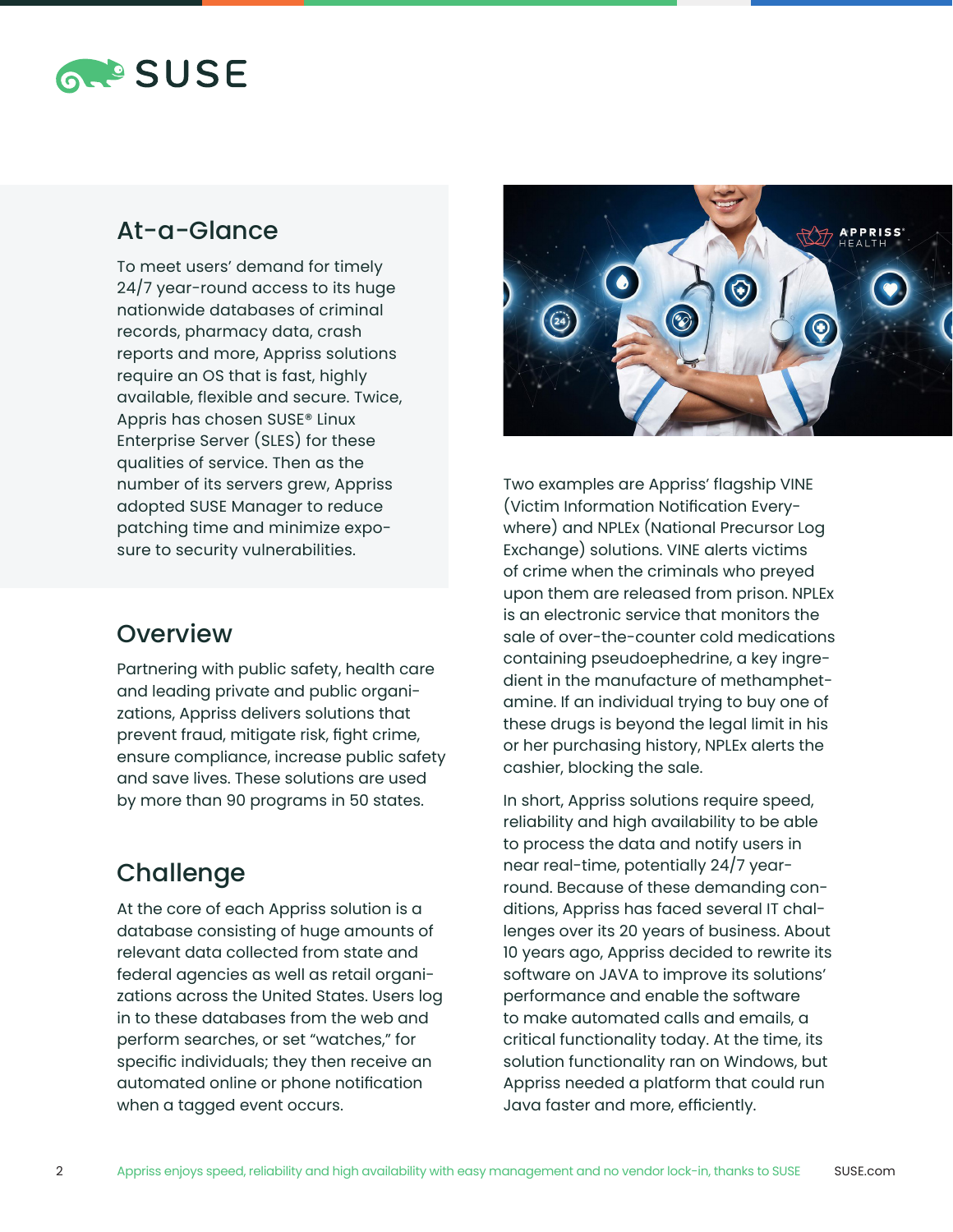

"The SUSE unlimited virtual machine license allowed us to scale cost-effectively by adding an unlimited number of virtual machines to a licensed physical server at no extra charge."

> **TRAVIS ACKERT** Infrastructure Manager Appriss

More recently, after years of running its massive Oracle databases on HP-UX, it was time for a change. Oracle support for HP-UX was phasing out. Running HP-UX entailed other limitations as well. Travis Ackert, infrastructure manager at Appriss, says, "As a technology manager at Appriss, I look to avoid vendor lock-in. When we were on HP-UX, we were not only tied into Hewlett Packard for their software, but tied to the hardware as well."

That was not the only issue. Ackert explains, "I had to assign two dedicated personnel to HP-UX and send them to special training." One day, the unthinkable happened. Both HP-UX specialists were sent to a conference and were in flight when an HP-UX issue occurred. Although they were able to fix the problem from 30,000 feet, the handwriting was on the wall for HP-UX.

Appriss's successful business growth and the resulting virtual and physical server expansion produced the third challenge. Ackert explains: "Every year we come up with maintenance tasks, a list that needs to be done just to keep things running. That list always includes patching the servers quarterly. A couple of years ago,

we were lucky to patch all of the servers every two years."

## Solution

Choosing Linux

In all of these cases, Appriss chose SUSE solutions. Due diligence in replacing its Windows servers revealed that Linux was the fastest and most efficient operating system for running JAVA-based applications. Appriss liked the affordable SUSE subscription model — and chose SLES to replace its Windows servers.

#### Ensuring availability

To replace HP-UX as the operating system running its databases once again, Appriss chose SLES. Ackert says, "SUSE is based on open source and uses standards-based technology; there's no vendor lock-in." In addition, with SLES the entire Appriss IT team of nine could handle the SUSE OS.

What's more, the price of a SUSE subscription was right and conducive to growth. "The SUSE unlimited virtual machine li-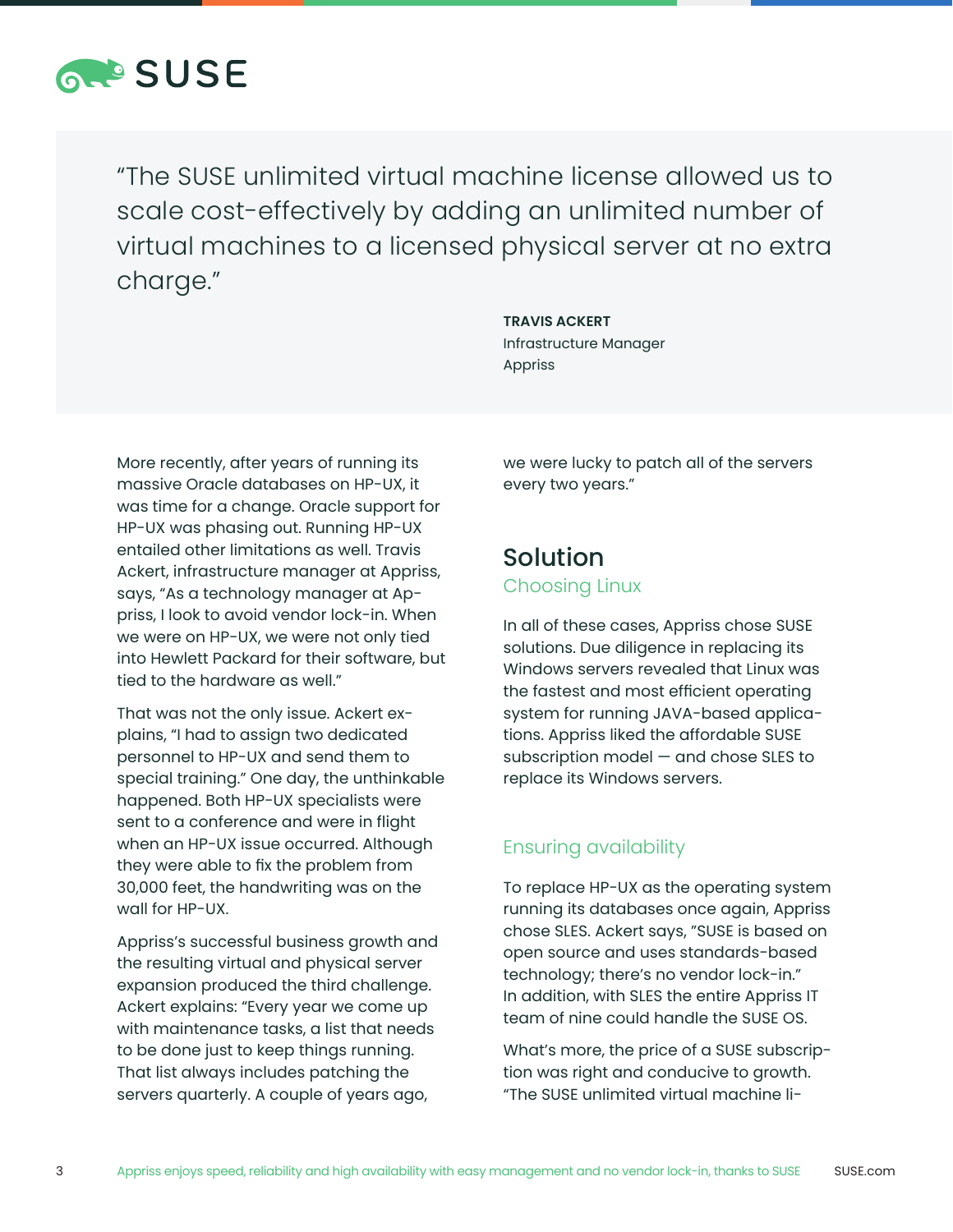

### "SUSE is based on open source and uses standards-based technology; there's no vendor lock-in."

#### **TRAVIS ACKERT**

Infrastructure Manager Appriss

cense allowed us to scale cost-effectively by adding an unlimited number of virtual machines to a licensed physical server at no extra charge," says Ackert. He also liked SUSE support. When the company migrated to SUSE Linux Enterprise, it had some performance issues with the databases. SUSE sent in high-end technical consultants who fixed the problem at no charge.

SUSE helped with other improvements, too. When Ackert joined the company, it was experiencing outages in its Citrix Xen hypervisor. The company switched to SUSE's Xen hypervisor and purchased and installed the SUSE Linux Enterprise High Availability Extension (SLE-HA). This eliminated outages and improved uptime. The High Availability Extension sits on top of SLES and enables Appriss to create a robust, redundant virtual platform on two physical servers where Appriss has spun up many instances of SLES for individual services. If one of those two pieces of hardware were to fail, all the VMS running on it can be started up on the other system instantly — maintaining availability.

Today Appriss has 500 to 600 servers (a combination of physical and virtual machines) running the SUSE Linux distribution. These servers run the company's JAVA applications, databases and web, FTP and

email workloads. Most of these servers are located in two data centers in Louisville, Kentucky. In addition, Appriss has been spinning up virtual instances to the Amazon Web Services (AWS) public cloud.

#### Accelerating system management

The final piece of Appriss' SUSE solution is SUSE Manager, which automates updating, patching, upgrading and configuring Linux servers across physical, virtual and cloud environments from a single console. When Appriss saw SUSE Manager at a SUSE event, the product immediately clicked as the remedy to the company's time-consuming maintenance burden. Appriss bought and installed the product and today manages all its servers faster and more accurately with SUSE Manager.

#### Results

Moving to SLES and SUSE Manager has produced measurable results as well as less quantifiable, but no less real, benefits. Replacing HP-UX with the SUSE Linux distribution as the operating system for its databases yield about \$80,000 in savings in Oracle licensing costs for Appriss. However, according to Ackert, "The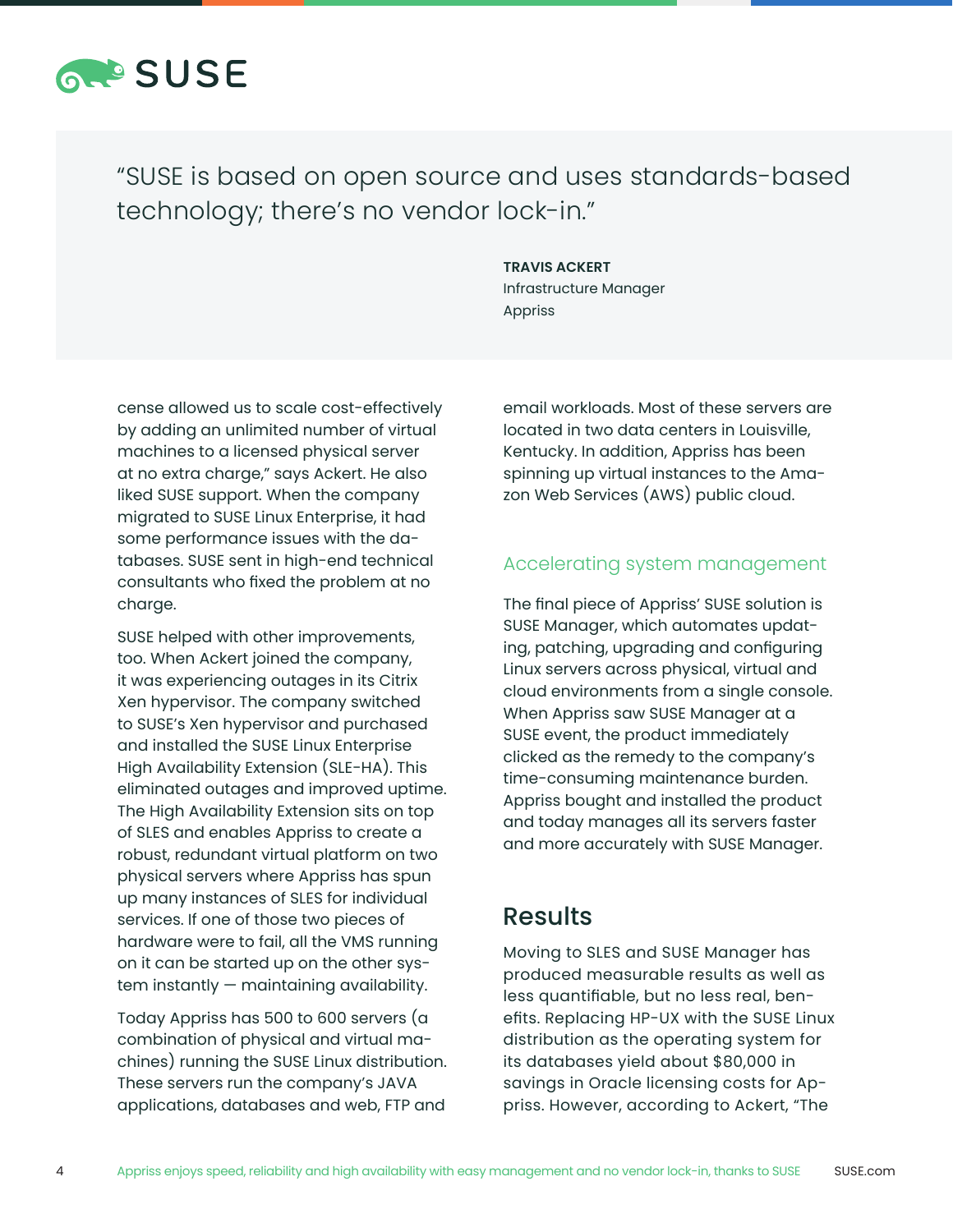

"SUSE Manager has improved our patching process dramatically. Before, I was lucky to get every server patched every two years. Instead of spreading out the patching among all the engineers, now I have one engineer who can patch all of them quarterly."

> Infrastructure Manager Appriss

**TRAVIS ACKERT**

big win and the savings are that I no longer need to have dedicated personnel assigned to HP-UX and send them to training. Now, if there's a problem with a database server, all nine of my engineers know how to work with Linux so they can all jump in and fix it." The result was greater operational efficiency and less risk of downtime — at no extra effort or cost.

Also quantifiable is the time savings generated by SUSE Manager. Ackert says," SUSE Manager has improved our patching process dramatically. Before, I was lucky to get every server patched within two years. Instead of spreading out the patching among all the engineers, now I have one engineer who can patch all of them quarterly."

Faster patching also means better security. "The initial reason to buy SUSE Manager was its ability to respond quickly to issues that need patches, such as OpenSLL vulnerabilities," Ackert says. In one such incident, after SUSE rapidly sent the security patch, using SUSE Manager, a single member of the IT team patched the entire SUSE Linux environment in four

hours — and expressed surprise at praise from the company chief security officer: "I clicked 10 buttons in SUSE Manager and all the servers started patching themselves. I was done within four hours, so I don't know what they're thanking me for."

High availability is another benefit. SLE-HA helps minimize unplanned as well as planned downtime. If one machine in a cluster has an outage, the extension switches processing to another machine in the cluster, preventing downtime. And Appriss is now looking at adding the SUSE Live Patching technology, which can patch servers without downtime.

Finally, a key benefit for Appriss is the flexibility they get from SUSE's open source, standards-based technology. "SUSE is very adaptable," says Ackert. "That allows us to build on top of SUSE as a platform. Appriss is now looking at some open source software that will allow it to move its virtual machines from one data center and network to another or to and from AWS and not be tied into a physical infrastructure. "It's all about flexibility," Akert says.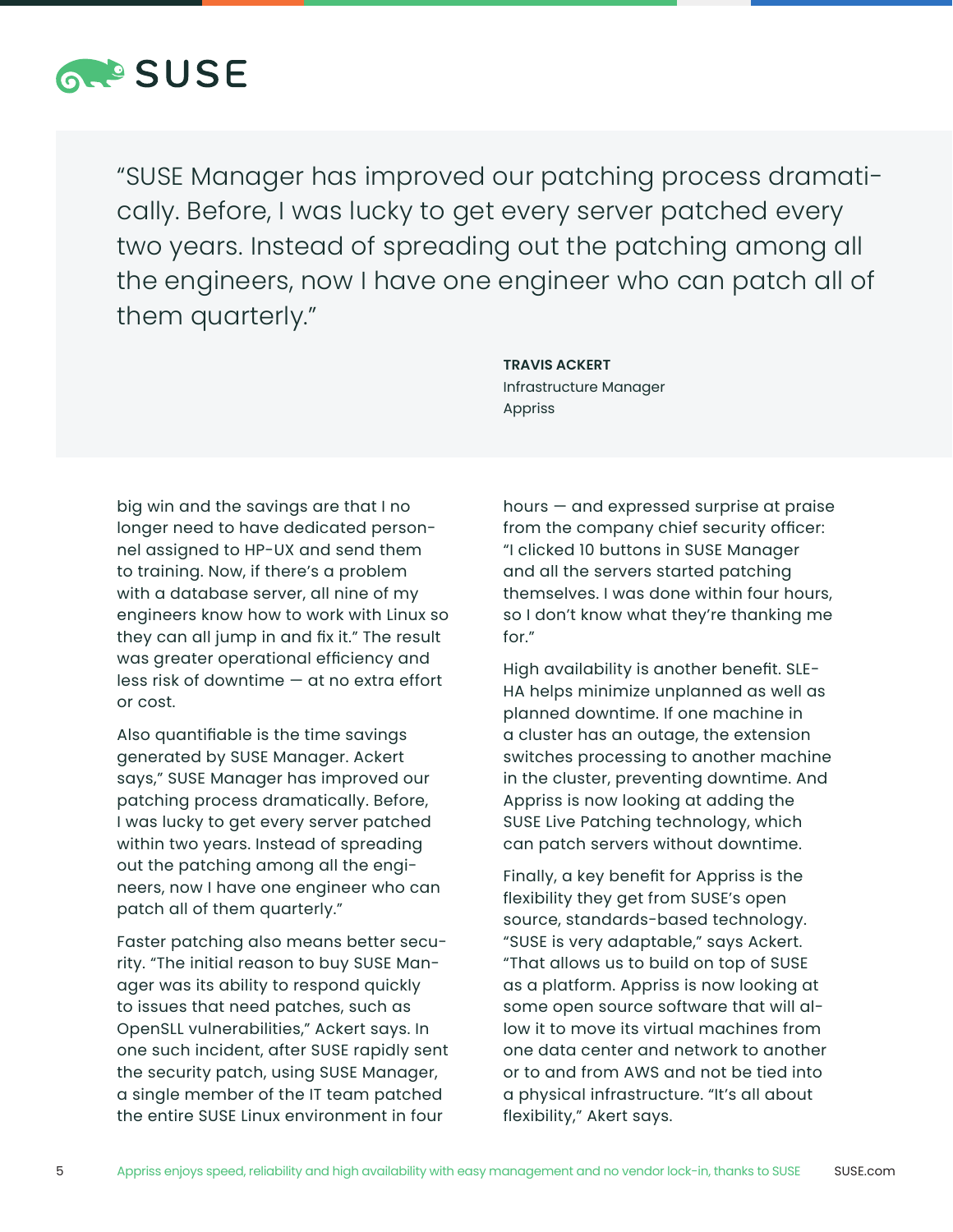

"The initial reason to buy SUSE Manager was its ability to respond quickly to issues that need patches, such as OpenSLL vulnerabilities."

> **TRAVIS ACKERT** Infrastructure Manager Appriss

## Benefits

- Unlimited VM expansion per server at no extra cost
- Improved security  $-$  with four-hour patching time for 500–600 servers
- Greater operational efficiency and less downtime risk-with 9 IT staff (versus 2) capable of servicing Linux
- Reduced patching time for all servers  $$ from every two years to quarterly
- Cost savings of \$80,000 on Oracle licenses

#### Find out how SUSE can help you become an innovation hero!

- Sales-Inquiries-APAC@suse.com
- Sales-Inquiries-EMEA@suse.com
- Sales-Inquiries-LATAM@suse.com
- Sales-Inquiries-NA@suse.com